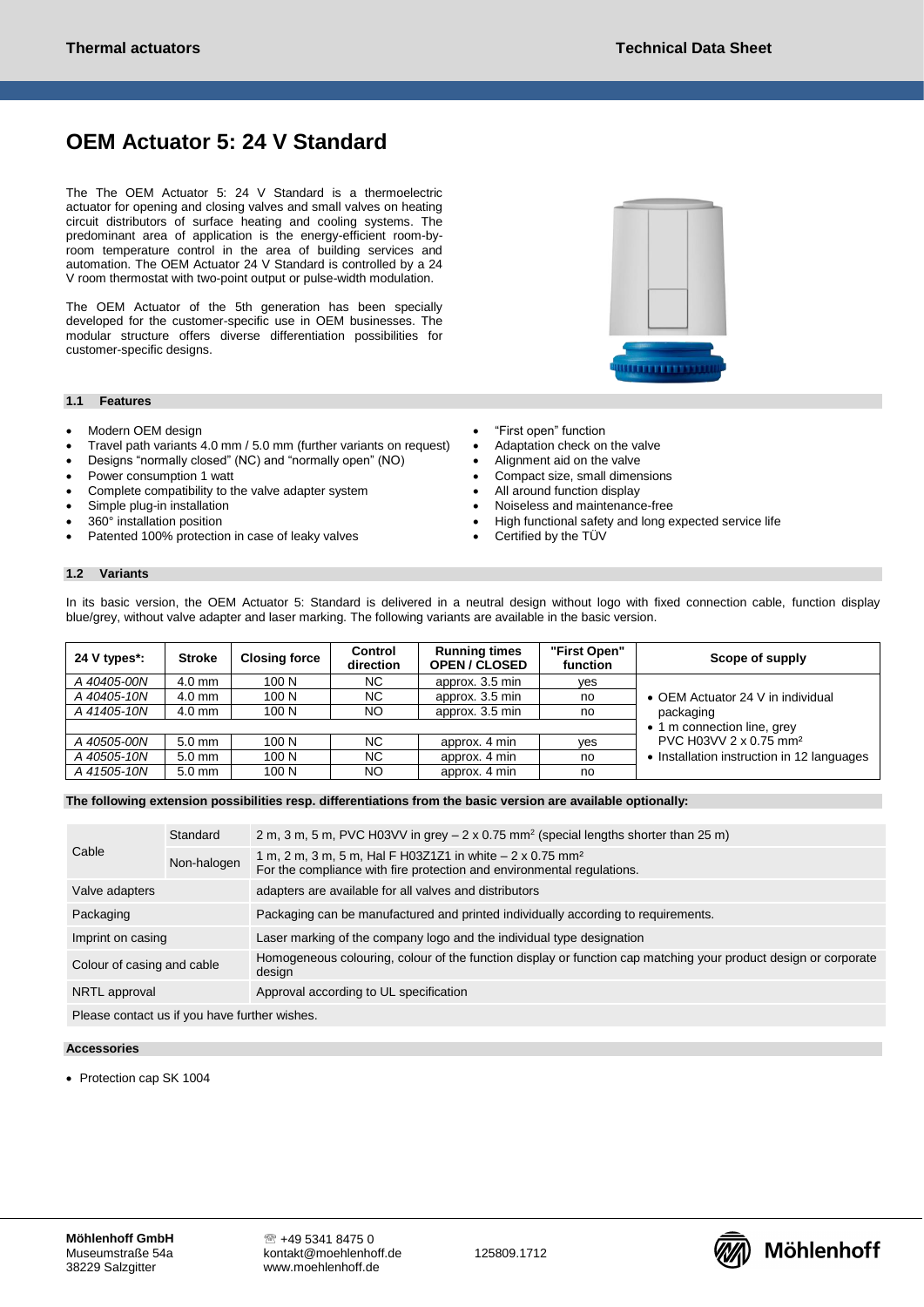## **2 Function**

The actuator mechanism of the OEM Actuator uses a PTC resistor-heated elastic element and a compression spring. The elastic element is heated by applying the operating voltage and moves the integrated plunger. The force generated by this movement is transferred to the plunger, thus opening or closing the valve.

### **2.1 Version NC: Normally closed** (valve closed)



In case of the normally closed version, the valve is opened steadily by the plunger motion upon switching on the operating voltage and after expiry of the dead time.

After the operating voltage is cut and after expiry of the hold time the valve is closed evenly by the closing force of the compression spring.

The closing force of the compression spring is matched to the closing force of commercially available valves and keeps the valve closed when deenergised.

Figure: Example with respect to the travel path of 4 mm. The characteristic curve of the travel path of 5 mm is the result.



## **2.2 Version NO: Normally open** (valve open)

In case of the normally open version, the valve is closed steadily by the plunger motion upon switching on the operating voltage and after expiry of the dead time.

After the operating voltage is cut and after expiry of the hold time the valve is opened evenly by the closing force of the compression spring.

Figure: Example with respect to the travel path of 4 mm. The characteristic curve of the travel path of 5 mm is the result.

## **2.3 Function display**

The function display (all around display) of the OEM Actuator shows at the first glance whether the valve is open or closed; this can also be felt in the dark.









- For the **version NC**: **Normally closed** extracts the function display when the valve opens.
- For the **version NO**: **Normally open** extracts the function display when the valve is closed.

#### **2.4 "First Open" function (for NC variants only)**

In its delivery condition, the OEM Actuator is normally open due to the "First Open" function. This enables heating operation during the carcass construction phase even when the electric wiring of the room-by-room temperature control is not yet complete. When commissioning the system at a later date, the "First Open" function is automatically unlocked by applying the operating voltage (for more than 6 minutes) and the actuator is fully operable.

125809.1712

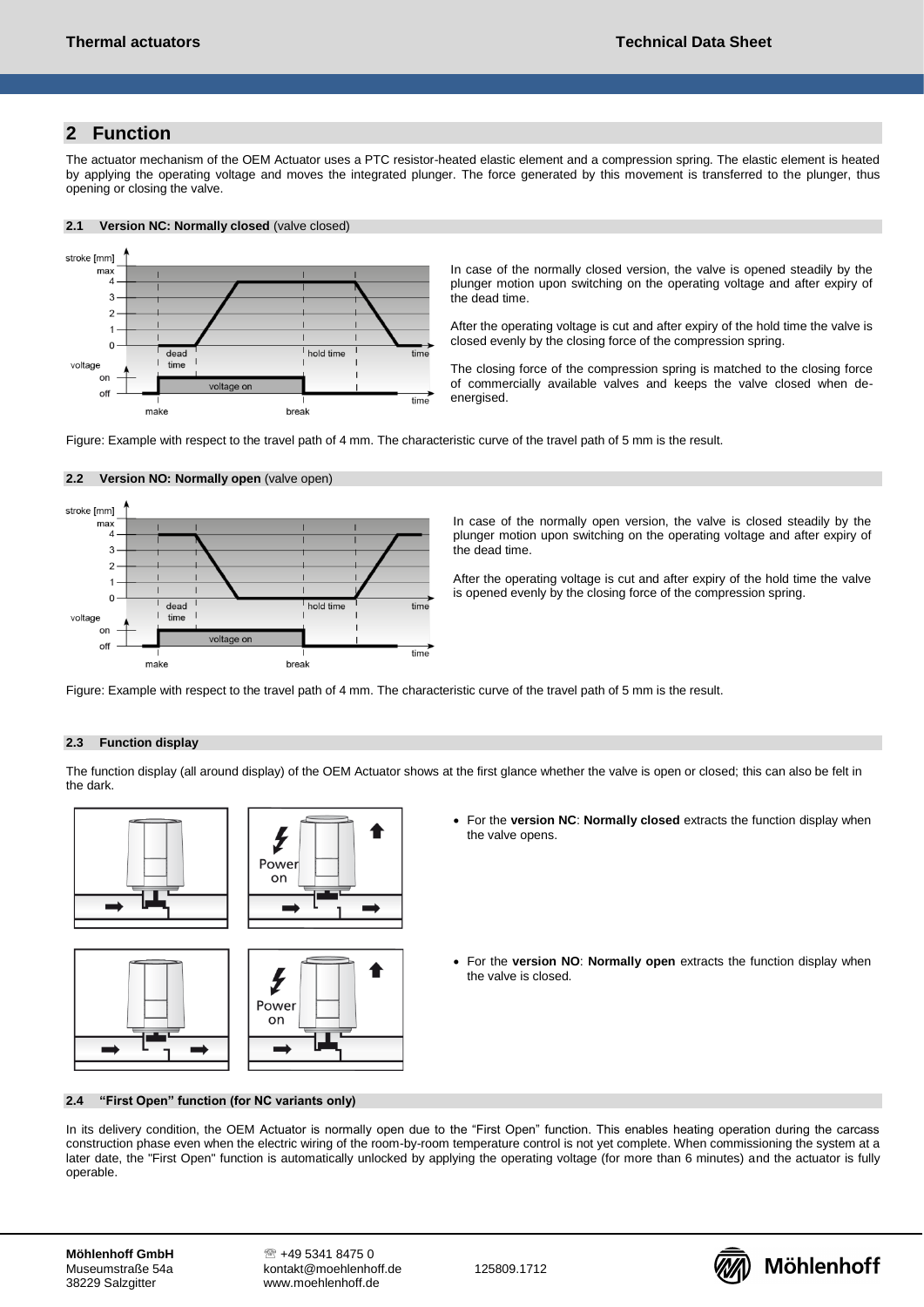## **3 Technical data**

| Voltage                                |          | 24 V AC/DC, +20%-10%          |                                              |  |  |
|----------------------------------------|----------|-------------------------------|----------------------------------------------|--|--|
| Max. inrush current                    |          | $<$ 300 mA during max. 2 min. |                                              |  |  |
| Operating power                        |          | 1 W <sup>1</sup>              |                                              |  |  |
| <b>Stroke</b>                          |          | $4.0 / 5.0$ mm                |                                              |  |  |
| <b>Actuation force</b>                 |          | 100 N + 10 %                  |                                              |  |  |
| Fluid temperature                      |          | 0 to +100 °C $^{2}$ )         |                                              |  |  |
| Storage temperature                    |          | -25 °C to +60 °C              |                                              |  |  |
| Ambient temperature                    |          | 0 to $+60$ °C                 |                                              |  |  |
| Protection class                       |          | $\mathbf{III}$                |                                              |  |  |
| Degree of protection                   |          | IP 54 $3$                     |                                              |  |  |
| CE conformity according to             |          | EN 60730                      |                                              |  |  |
|                                        | Material | Polyamide                     |                                              |  |  |
| Casing                                 | Colour   | Light grey (RAL 7035)         |                                              |  |  |
|                                        | Type     | 2 x 0.75 mm <sup>2</sup> PVC  |                                              |  |  |
| Connection line                        | Colour   | Light grey (RAL 7035)         |                                              |  |  |
|                                        | Length   | 1 <sub>m</sub>                | 1) measured with precision power meter LMG95 |  |  |
| Weight with connection cable (1 m)     |          | 100 g                         | 2) or higher, depending on the adapter       |  |  |
| Surge strength according to EN 60730-1 |          | 1 kV                          | 3) in all installation positions             |  |  |

### **3.1 Dimensions**



### **3.2 Certificates**



The OEM Actuator 5 is certified by TÜV Süd

The EU Directive 2012/19/EG controls the return and the environment-compatible disposal of electric and electronic devices.